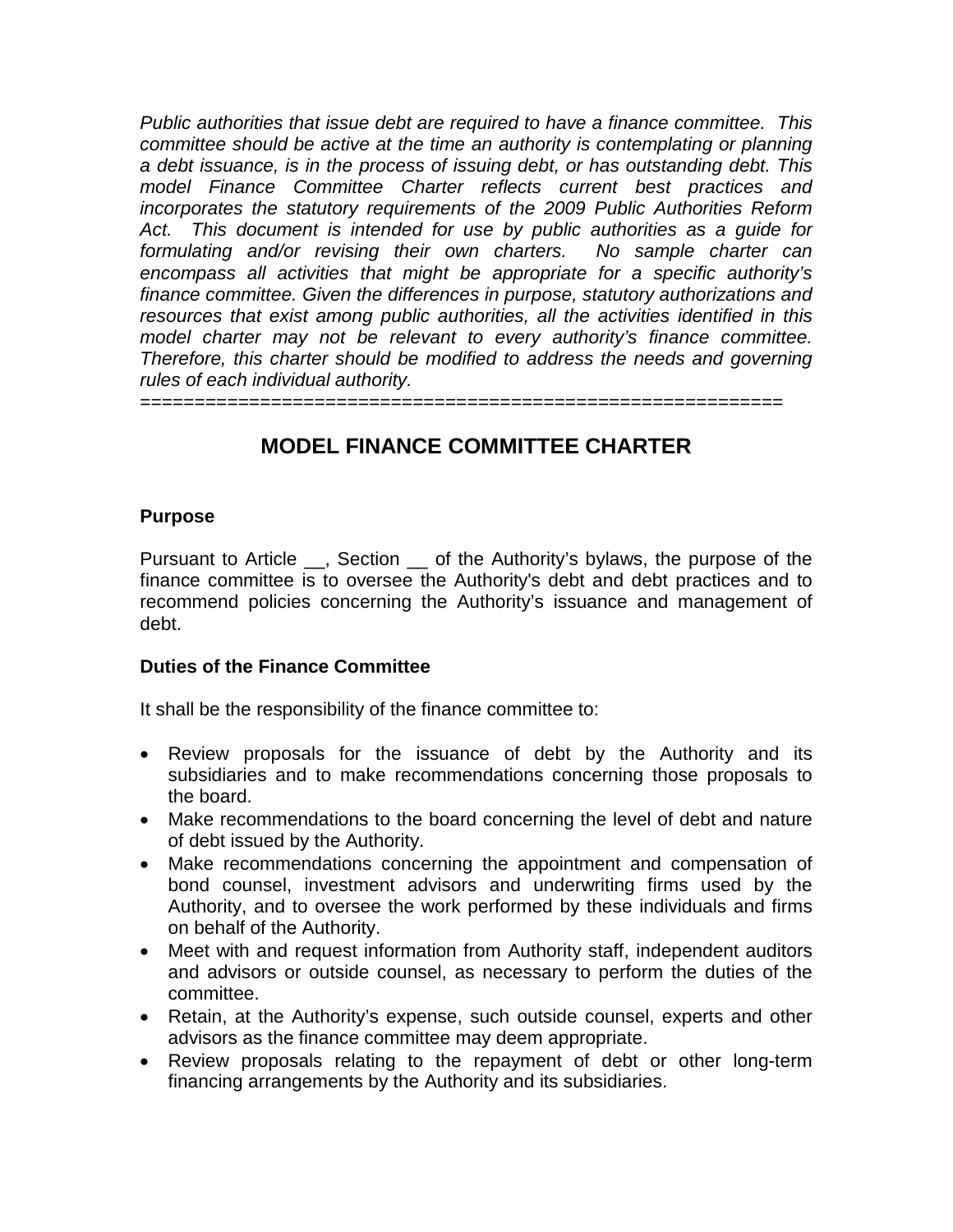- Annually review the Authority's financing guidelines and make recommendations to the board concerning criteria that should govern its financings. These should include security provisions required for a bond financing undertaking, specific requirements of credit enhancements or additional guarantees used, such as a pledge of revenues, financial covenants or debt service reserves.
- Report annually to the Authority's board how it has discharged its duties and met its responsibilities as outlined in the charter.
- Conduct an annual self-evaluation of its performance, including its effectiveness and compliance with the charter and request the board approval for proposed changes.

## **Composition of Committee and Selection of Members**

The finance committee shall consist of not less than three independent members of the board of directors, who shall constitute a majority on the committee. If the board has less than three independent members, non-independent members may be appointed to the committee provided that the independent members constitute a majority of the committee. The Authority's board shall appoint the finance committee members and the finance committee chair. Members shall serve on the committee at the discretion of the board. Members appointed to the committee shall have the background necessary to perform its duties.

#### **Meetings**

The finance committee shall meet at such times as deemed advisable by the chair, but not less than twice a year. The committee must meet prior to any debt issuance planned to be undertaken by the Authority.

Members of the finance committee are expected to attend each committee meeting, in person or via telephone or videoconference. The finance committee may invite other individuals, such as members of management, auditors or other technical experts to attend meetings and provide pertinent information, as necessary. A majority of the committee members present or participating through telephone or videoconference shall constitute a quorum.

Meeting agendas shall be prepared prior to every meeting and provided to finance committee members along with briefing materials five (5) business days before the scheduled finance committee meeting. The finance committee may act only on the affirmative vote of a majority of the members or by unanimous consent. Minutes of these meetings shall be recorded.

A report of the committee's meeting shall be prepared and presented to the board at its next scheduled meeting following the meeting of the committee.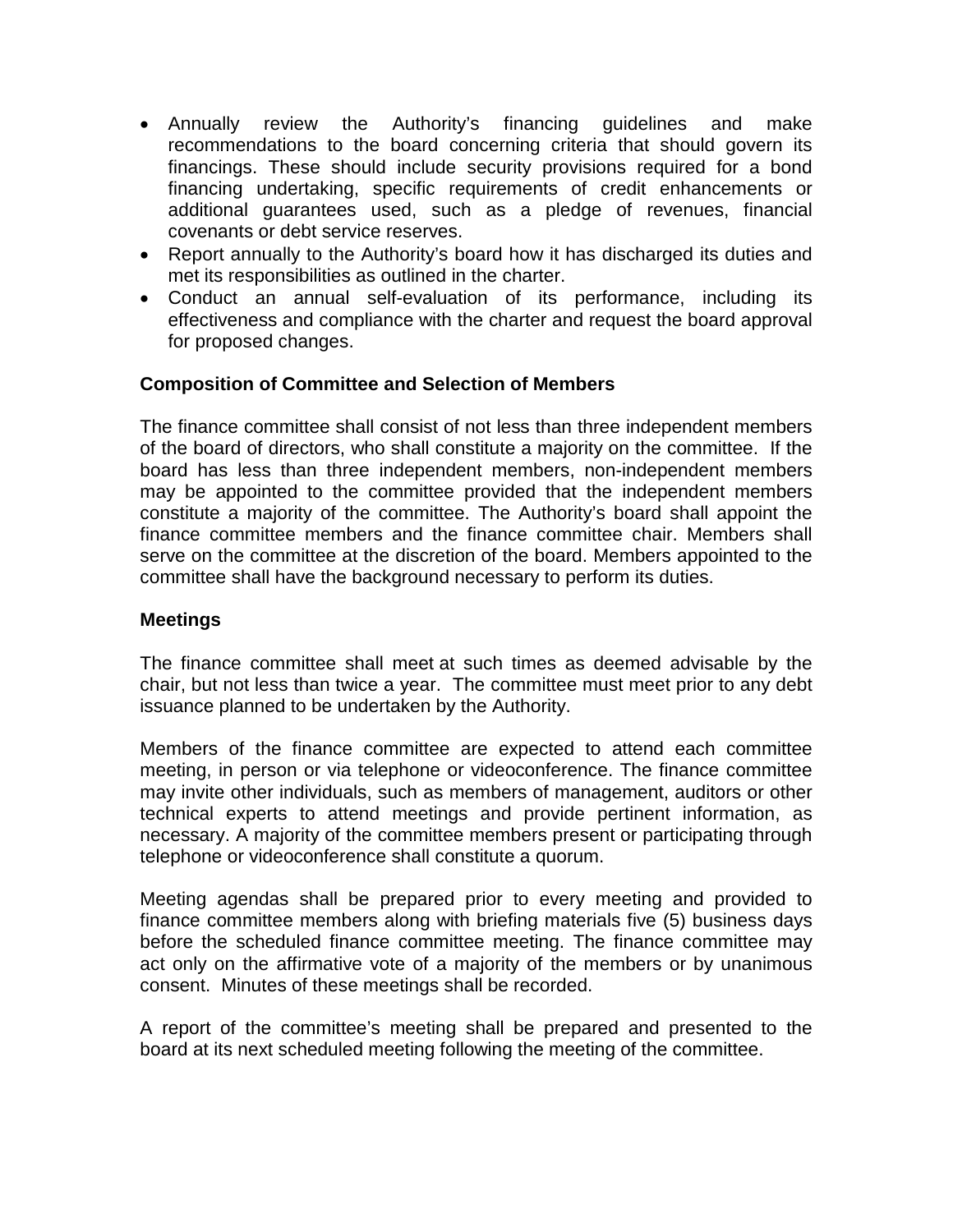Meetings of the committee are open to the public, and the committee shall be governed by the rules regarding public meetings set forth in the applicable provisions of the Public Authorities Law and Article 7 of the Public Officers Law that relate to public notice and the conduct of executive session.

**\*\*\*\*\*\*\*\*\*\***

In addition to these duties and responsibilities, the board may wish to authorize the finance committee to perform the following additional duties:

#### **Review the Authority's Annual Budget**

The finance committee shall:

- Review the Authority's proposed annual operating budget as presented by Authority management for the upcoming fiscal year.
- Recommend the annual budget to the board for approval after incorporating necessary amendments.
- Monitor and report to the board on the Authority's compliance with its adopted budget during the fiscal year (actual verses estimated budget) on a monthly/quarterly basis.

## **Oversee the Authority's Investments**

The finance committee shall:

- Annually review the Authority's investment policy and evaluate allocation of assets.
- Review and recommend to the board approval of the Authority's annual investment report.
- Annually review the Authority's audit of investments as provided by independent auditors.
- Recommend to the board the selection of investment advisors.
- Monitor the economic performance of the Authority's pension plans.

# **Assess the Authority's Capital Requirements and Capital Plan**

The finance committee shall:

• Assess the financial requirements of the Authority's capital plans. The assessment is to include current and future capital needs, a justification of why such capital expenditure is required and an explanation of funding sources for capital projects such as grants, issuance of debt or specified payas-you-go resources.